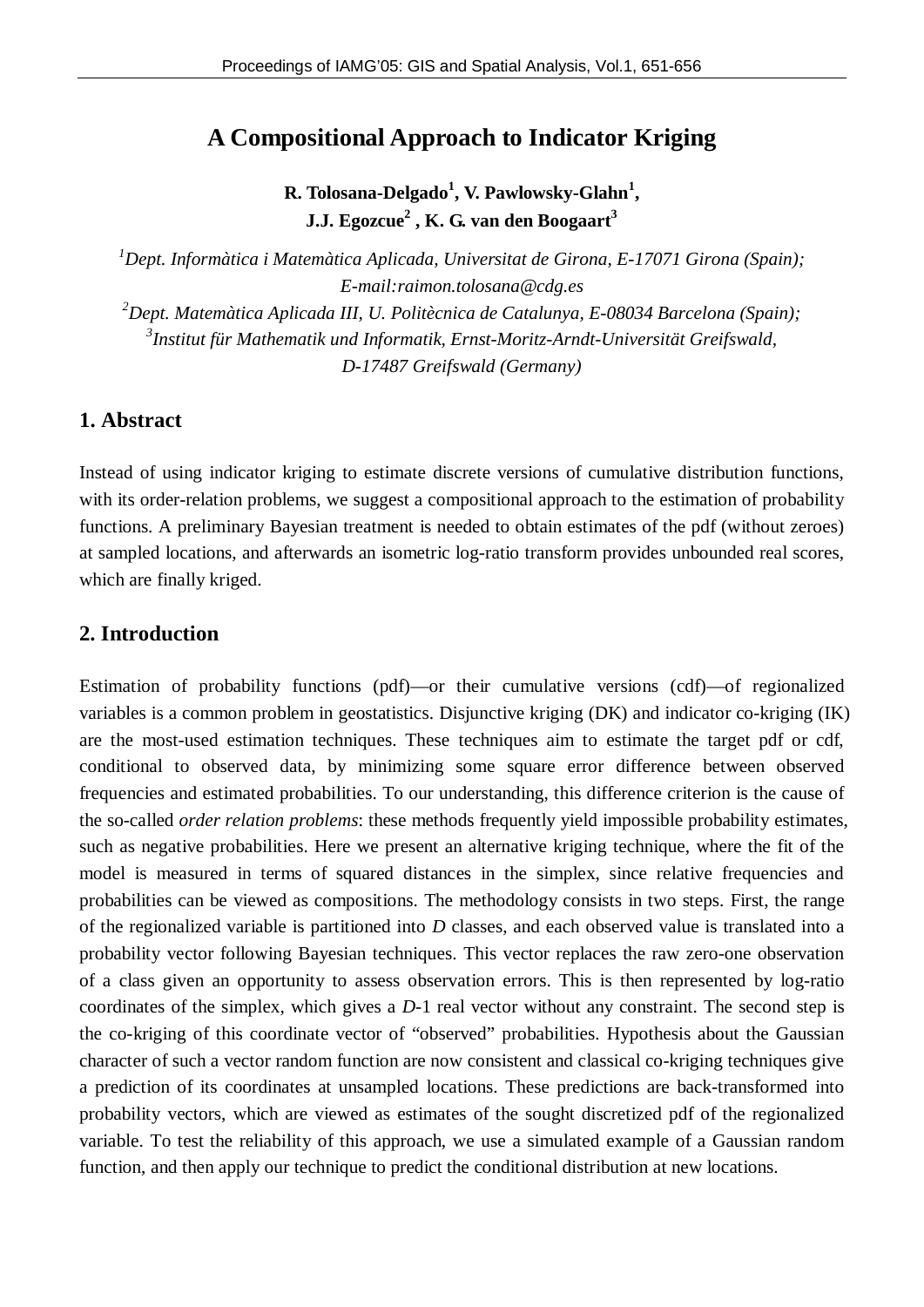#### **3. Basics of Indicator Kriging**

Let  $Z(x)$  be a real random function in a spatial domain, with image a set  $A=[a_0, a_0]$ . Let  $\{x_1, x_2, ..., x_N\}$ be a set of sampled locations, and  $\{z_1, z_2,...,z_N\}$  be the values observed at these locations. We want to estimate, at an unsampled location  $x_0$ , the conditional probability distribution of  $Z(x_0)$ . Assuming the random function to have a joint normal distribution, this conditional distribution is a normal distribution defined by the simple kriging (SK) predictor and its variance. If this joint normality assumption is not admissible, other techniques must be used, e.g. *indicator kriging* (Journel, 1983, IK). This technique estimates a discrete version of the cdf, by interpolating the step indicator transforms  $I(x)$  defined by a set of cutoffs  $\{a_1, a_2,..., a_{D-1}\}$ . Alternatively, we can estimate a discrete version of the pdf by interpolating the equivalent set of disjunctive functions **J**(*x*), as *disjunctive kriging* (Matheron, 1976, DK) does. These two functions are defined by components as

$$
I_i(x) = \begin{cases} 0, & Z(x) < a_i; \\ 1, & Z(x) \ge a_i. \end{cases} \quad J_i(x) = \begin{cases} 1, & a_{i-1} \le Z(x) < a_i; \\ 0, & \text{otherwise.} \end{cases}
$$
 (1)

The vectors  $I(x)$  and  $J(x)$  can be respectively viewed as degenerated cdfs and pdfs. Indeed, their expectation corresponds to the conditional functions they aim to estimate, thus the expected *difference between prediction and true value* is zero. Also, when these  $I(x)$  and  $J(x)$  are considered as random functions, a variographic analysis of these functions yields estimates of the equivalent marginal cdf or pdf, which correspond with their global means. In other words, knowledge of the variogram implies knowledge of the mean, and SK is then fully applicable. However, IK results are occasionally nonsense, as probabilities must be positive, and increasing—for  $I(x)$ —or sum up to one—for  $J(x)$ —. Both IK and DK present these problems.

### **4. Estimation of Multinomial Probability Vectors**

Let us reinterpret the objects already introduced, ignoring the spatial dependency: Z is a random variable with image a set  $A=[a_0, a_D)$ , and  $\{a_1, a_2,..., a_{D-1}\}$  is a set of cutoffs used to define the partition  $A = \bigcup A_i$ , with  $A_i = [a_{i-1}, a_i]$ . Then, Eq. (1) defines a categorical random vector **J**=(*J<sub>i</sub>*), with *D* components, such that  $J_i=1$  if and only if  $Z \in A_i$ , else  $J_i=0$ . This categorical vector follows a multinomial model: **J** ~ *M* (*n*=1, **p**) where  $\mathbf{p}=(p_i)$  is a multinomial vector of probabilities, with  $p_i =$  $Pr[J_i = 1] = Pr[Z \in A_i]$ . Note that **p** is a composition, thus its sample space is  $S^D$ , the *D*-part simplex (Aitchison, 1986).

Our first goal is the estimation of the vector **p** from a single observation of **J**. Assume that we observed category  $k$ , thus  $J_k=1$ . Classical IK applies the frequentist estimation formula *favourable/total cases*, and obtains Eq. (1) as estimator. Instead, we use a Bayesian approach. First, we encode all available information on **p** in a prior distribution, which might be of Dirichlet type (Haas and Formery, 2002)—including the uniform in  $S<sup>D</sup>$ , if all categories are equally probable—or normal in the simplex (Mateu-Figueras et al., 2003). Then, it is updated by the likelihood of the sample, to obtain a posterior distribution—respectively a Dirichlet or an Aitchison's *A* distribution (Aitchison, 1986)—. Finally, a representative value **p \*** is extracted from this posterior. Changing the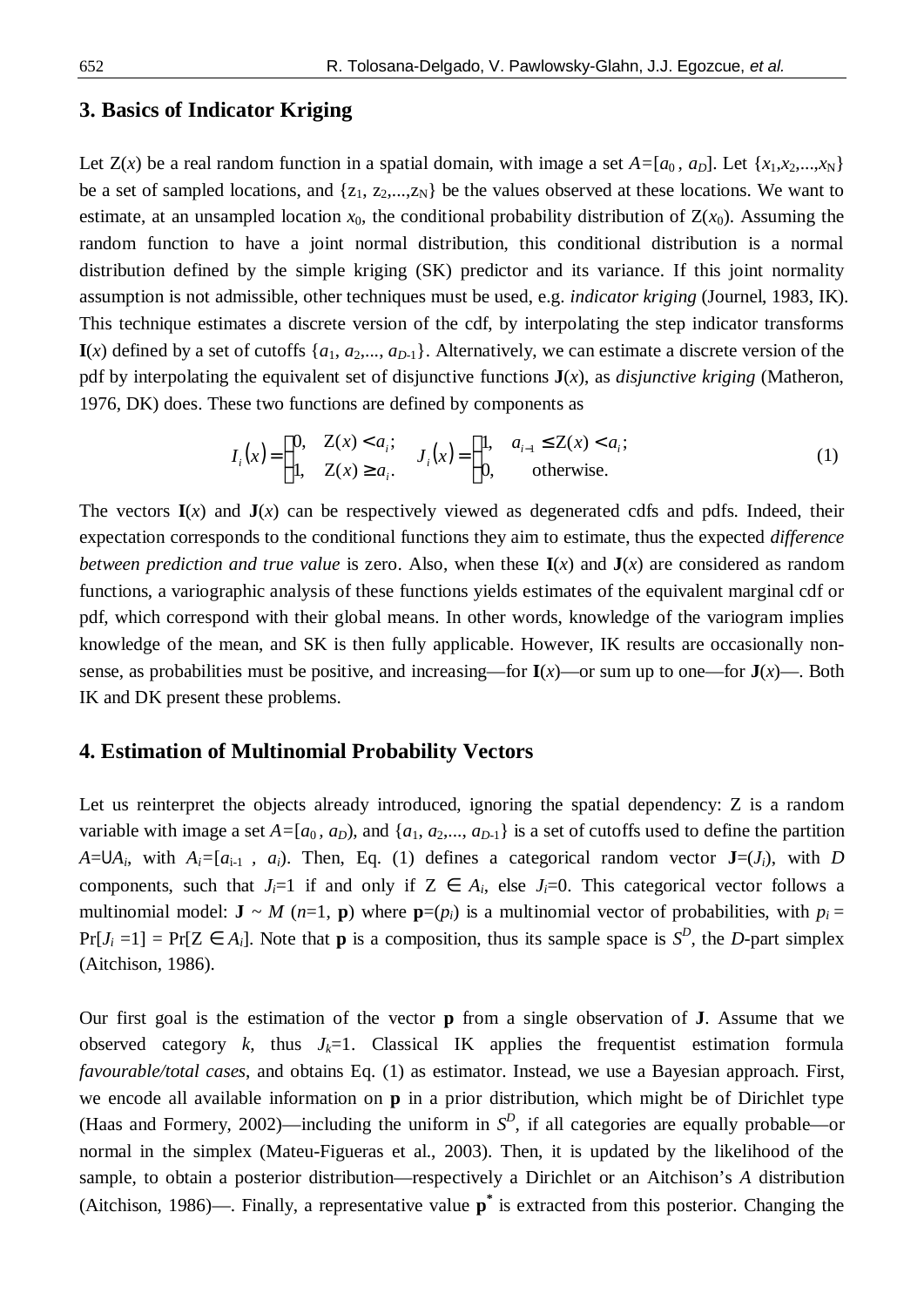prior distribution and the loss function of the Bayesian estimation, we obtain different results. However, if the prior model treats all categories equally, all estimators are like

$$
p_i^* = \begin{cases} \frac{a}{1-a} & i = k \\ \left(\frac{1-a}{D-1}\right) & i \neq k \end{cases} \tag{2}
$$

which is a subjective assessment of the probability of actually having the *i*-th category in a place where the *k*-th category was observed. The value *a* is then the largest probability in  $\mathbf{p}^*$ , and for coherence, it should satisfy  $a > 1/D$ . Note that Eq. (2) does not take into account the order of the categories, as the underlying model is a multinomial one.

#### **5. Kriging of Multinomial Probability Vectors**

The sample space of both  $p(x)$  and its estimator  $p^*(x)$  is the *D*-part simplex  $S^D$ , since these vectors are compositions. It is then natural to follow Pawlowsky-Glahn and Olea (2004) in the geostatistical characterization of the vector  $p(x)$ , considered as a multivariate random function. These authors suggested to apply Aitchison (1986) log-ratio transformations, interpolate the transformed values with a suitable kriging technique, and back-transform the results to obtain a composition. We select the isometric log-ratio transformation (Egozcue et al., 2003, ilr), defined in general as

$$
\pi = \text{i} \text{lr}(\mathbf{p}) = \Psi \cdot \text{ln}(\mathbf{p}), \text{ with } \Psi' \cdot \Psi = \mathbf{I}_D - \frac{1}{D} \mathbf{1} \text{ and } \Psi \cdot \Psi' = \mathbf{I}_{D-1}
$$
 (3)

where  $\pi$  represents the vector of ilr-transformed scores,  $\Psi$  a matrix with *D*-1 rows and *D* columns, satisfying the kind of orthogonality conditions of Eq. (3), and **I***D* the *D-*dimen-sional identity matrix, and **1** a  $D \times D$  square matrix with all elements equal to 1. The vector of transformed scores  $\pi$  has  $D$ -1 unbounded real values, suitable to be treated with all classical statistical methods, including standard variography and co-kriging techniques, using any existing software. In particular, given that the full vector is available at all sampled locations, the matrix co-kriging notation of Myers (1982) is highly useful. Results, denoted by  $\pi^*$ , will be back-transformed into the simplex using the inverse ilr,

$$
\mathbf{p}^* = C \left( \exp \left( \mathbf{\Psi}' \cdot \boldsymbol{\pi}^* \right) \right) \tag{4}
$$

where  $C(\cdot)$  represents the closure operation, which divides all components by their total sum, thus forcing the result to sum up to one. Note that, due to this operation and the properties of the exponential, the final results  $p^*$  obtained with Eq.(4) will always be valid multinomial probabilities, with positive components summing up to one. In other words, this technique *never* presents problems like those of IK or DK.

Pawlowsky-Glahn (2003) provides us with tools to understand the properties of this estimator (Eq. 4) in the non-regionalized case. The simplex has an Euclidean space structure, in which Eq. (3) is the expression of the so-called ilr coordinates with respect to a basis of the simplex characterized by the matrix  $\Psi$ . In such an Euclidean space, we may define a characteristic measure and a normal distribution completely embedded in the simplex (Mateu-Figueras et al., 2003). Using these tools, it can be shown that the estimator of Eq. (4) minimizes the Aitchison distance  $d_A(\mathbf{p}^*(x_0), \mathbf{p}(x_0))$  between the prediction  $\mathbf{p}^*(x_0)$  and the true value  $\mathbf{p}(x_0)$ , characterizing the distribution of  $\mathbf{J}(x_0)$ ,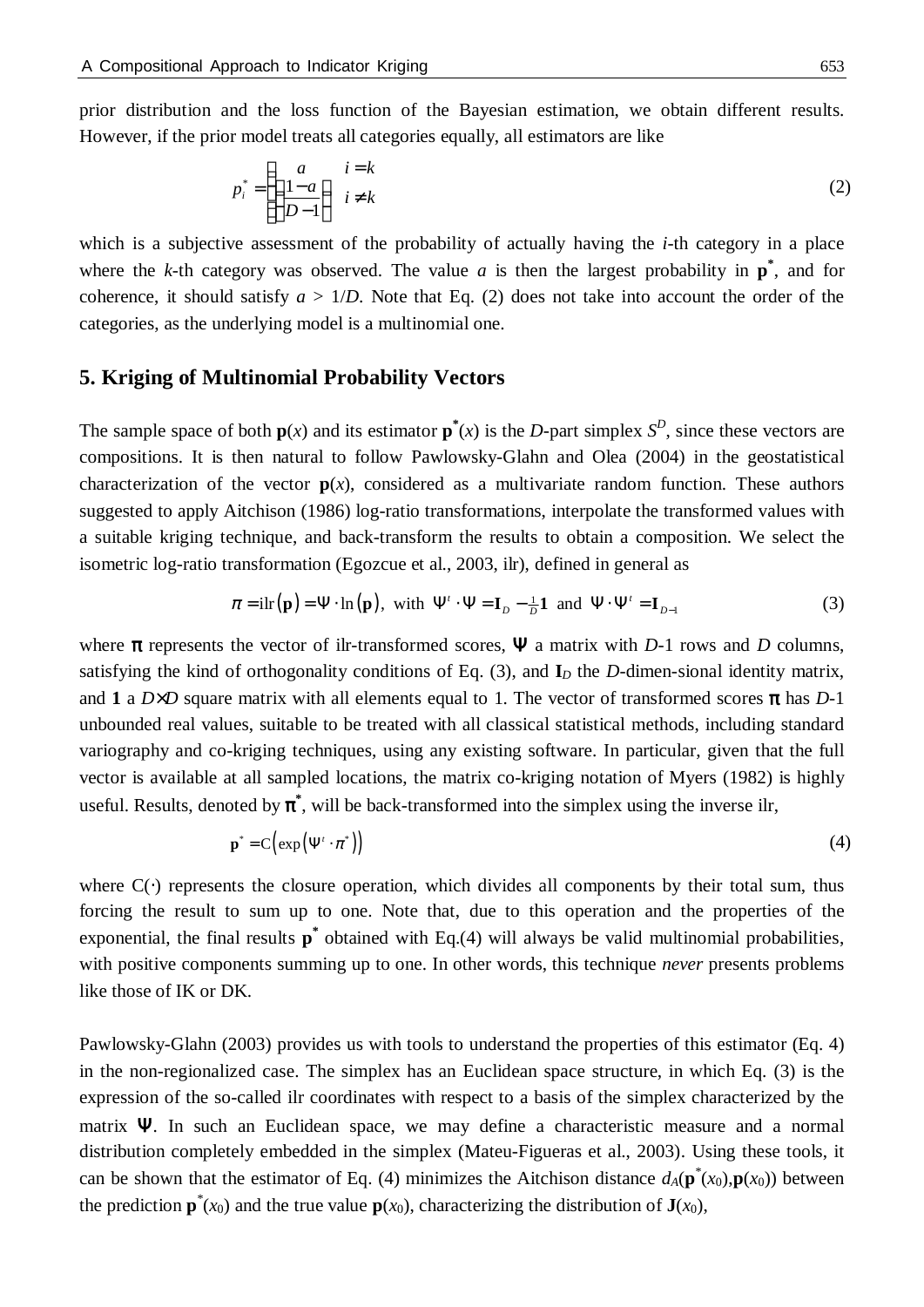$$
\mathbf{p}^* = \arg\min d_A \left( \mathbf{p}^*, \mathbf{p} \right) = \arg\min \sqrt{\frac{1}{D} \sum_{i < j} \left( \ln \frac{p_i^*}{p_j^*} - \ln \frac{p_i}{p_j} \right)^2}
$$

Also, assuming the random function  $p(x)$  to have a joint normal distribution on the simplex, SK prediction of the ilr coordinates  $\pi(x)$  and their error variance-covariance matrix give the parameters of the true distribution of  $p(x_0)$  conditional on the observed data set. This distribution follows a normal model on  $S^D$ ,

$$
\mathbf{p}(x_0) \sim N_{S^D}\left(\pi^*, \sigma_{SK}^2\right) \Longleftrightarrow \pi(x_0) \sim N^{D-1}\left(\pi^*, \sigma_{SK}^2\right)
$$

which is a classical normal distribution defined on the ilr coordinates  $\pi(x_0)$  themselves. Also, ordinary or universal kriging represent valid approximations to this conditional distribution up to the same extent they are for a conventional Gaussian random function. Finally, it can be shown that the estimator  $\mathbf{p}^*$  and this conditional distribution do not depend on the chosen basis in the simplex  $S^D$ .

#### **6. Case Study**

To assess the goodness of the proposed method, we have simulated a zero-mean Gaussian random field  $Z(x)$ , with an exponential variogram of  $c = 1$  (sill) and  $a = 30u$  (effective range). The data set  $\{x_1,$  $x_2,..., x_N$ } contains *N*=1000 samples located at random in a 1*u* grid of 150×150 *u*<sup>2</sup> (Fig. 1A). The conditional distribution of the nodes of a 4*u* grid of 200×200  $u^2$  is obtained using SK (Fig. 1B). Applying a set of cuttoffs (Table 1, and legend of Fig. 1B) to this data, we compute the observations of the vector random function  $J(x)$ , represented in Fig. 1A as a categorical variable. To estimate the multinomial probability vector  $p(x_n)$  at each one of these sampled locations we follow the Bayesian approach described in section 4. Given that the categories are equally-distributed (Table 1), we may use Eq.  $(2)$ , and we decide to consider the parameter  $a=0.95$ , a classical value in statistics. In other words, after observing category *k* at a given location, we attach a confidence of 95% to it, and a (5/9)% to the other categories.



Fig. 1. maps of data set (A) and SK predictions (B) of the case study. The color scale corresponds to the categories defined in Table 1, and it is valid for both maps. In (A), two lines mark the levels of 0.90 and 0.95 of kriging variance.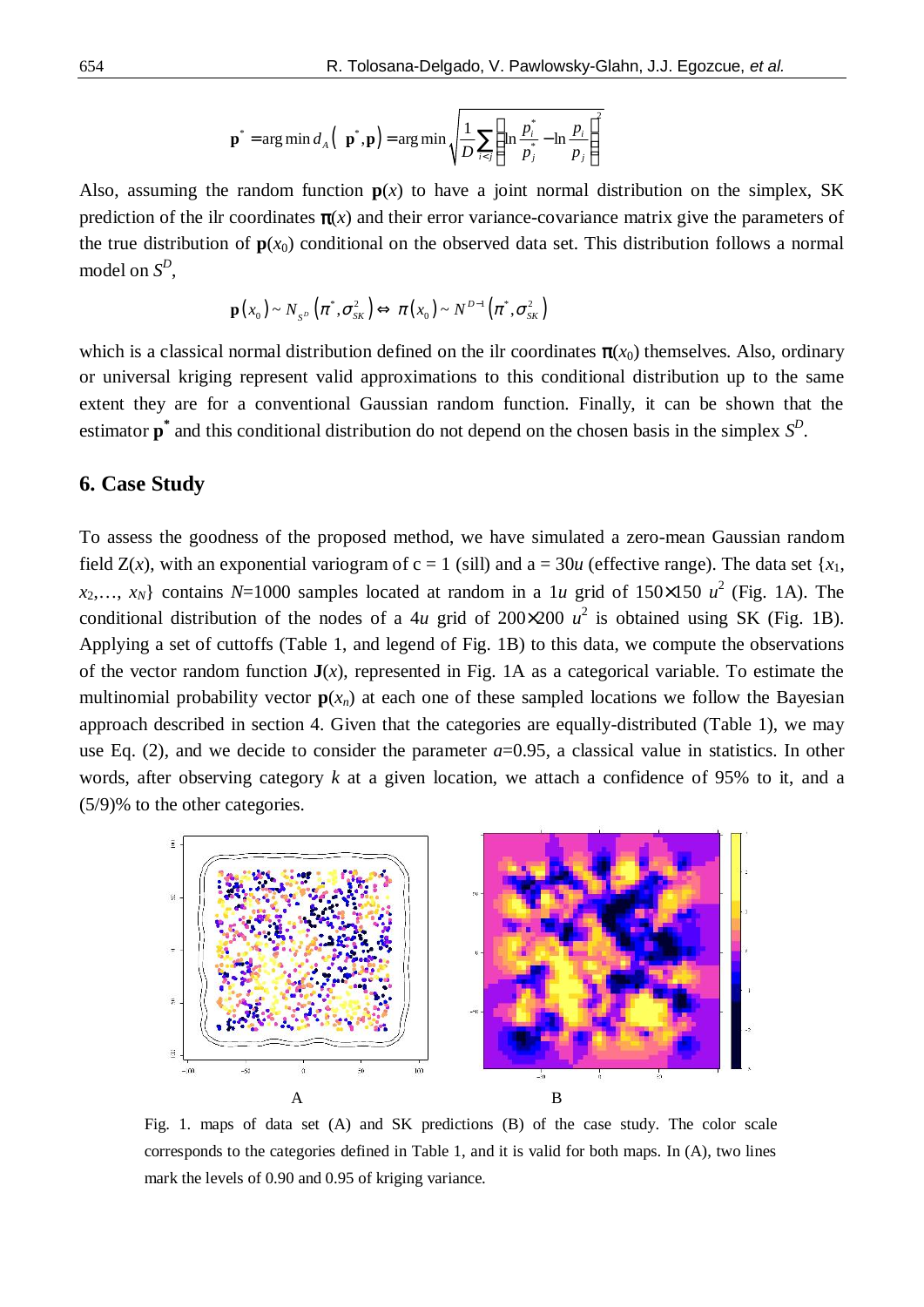| $a_i$  | $-1.28$ | $-0.84$ | $-0.52$ | $-0.25$ | $\mathbf{0}$ | 0.25    | 0.54 | 0.84 | 1.28 | $+\infty$ |
|--------|---------|---------|---------|---------|--------------|---------|------|------|------|-----------|
| $Pr[Z$ | 0.1     | 0.2     | 0.3     | 0.4     | 0.5          | $0.6\,$ | 0.7  | 0.8  | 0.9  | 1.0       |

**Table 1 Cutoffs of definition of the categories.**

An arbitrary coordinate system was chosen, variograms were computed (Fig. 2), and SK was applied to predict these coordinates. The predicted coordinates at each unsampled location  $x_0$  were applied Eq. (4) to obtain the predicted multinomial vectors  $\mathbf{p}^*(x_0)$  approximating the sought distribution of  $Z(x_0)$ . Fig. 3 compares some predicted probability functions and discrete versions of their true values obtained with direct SK of  $Z(x_0)$ —. Note that predicted distributions are in general more uncertain *less informative*—and the conditional mean of the predictions smoother than the truth.



Fig. 2. Experimental variograms of the 9 coordinates, and used models, all of exponential type.

### **7. Final Considerations**

An isometric logistic kriging technique can be applied to estimate discrete probability density functions if a certain degree of uncertainty is accepted when estimating the probability distribution at sampled locations. The obtained predictor minimizes the compositional Aitchison distance between the discrete distribution and its prediction at unsampled locations. This has some connections with information concepts, which has not been explored here. The obtained predictions are *by construction* valid probabilities, positive and summing up to one, thus this technique overcomes the main flaws of IK. Our results—being estimates—are less informative than the true conditional distribution.

#### **8. Acknowledgements**

This work was elaborated during a research stage funded by the projects A/04/33586 from the German academic exchange office (DAAD) and 2004-BE-00147 from the Catalan universitary grant agency (AGAUR), and by a Student Grant of the International Association for Mathematical Geology.